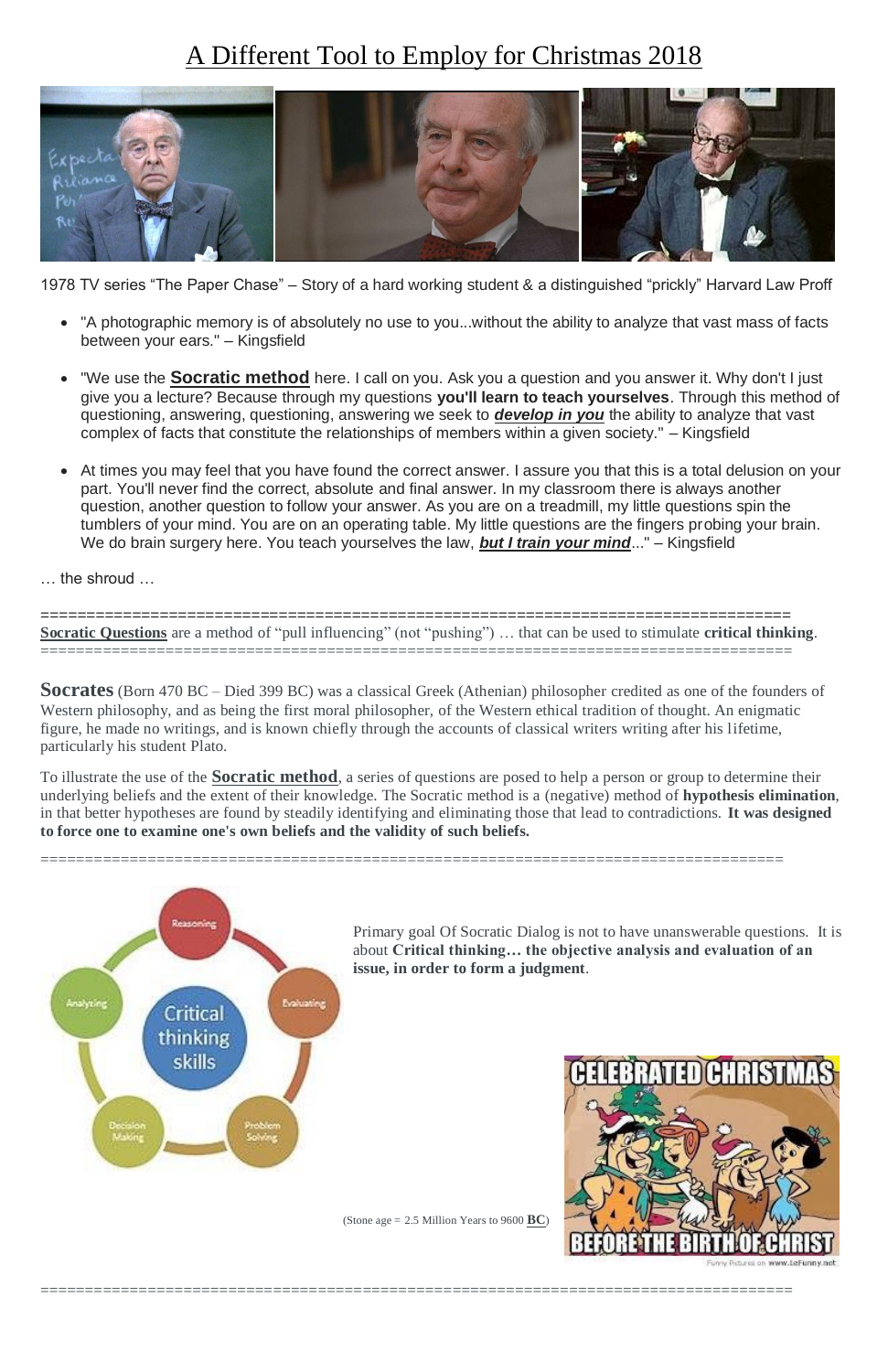# THE 6 TYPES OF **SOCRATIC QUESTIONS**

Socratic questions can be used in influencing, leading and coaching to stimulate critical thinking



# **CLARIFYING THINKING &** UNDERSTANDING

 $\overline{\mathbf{2}}$ 

Can you give me an example? Could you explain further? Are you saying ...? What is the problem you are trying to solve?



# **CHALLENGING ASSUMPTIONS**

Is that always the case? Are you assuming ...? How could you verify or disprove that? What would happen if ...?



# **EXAMINING EVIDENCE & RATIONALE**

Why do you say that? How do you know? Why? What evidence is there that supports ...?



# **CONSIDERING ALTERNATIVE PERSPECTIVES**

Are there any alternatives? What is the other side of the argument? What makes your viewpoint better? Who would be affected and what would they think?

# **CONSIDERING IMPLICATIONS & CONSEQUENCES**





What are the implications/consequences of ...? How does that affect ...? What if you are wrong? What does our experience tell us will happen?



# **META QUESTIONS**

Why do you think I asked that question? What does ... mean? What is the point of the question? What else might I ask?

#### FOR MORE INFORMATION VISIT WWW.JAMESBOWMAN.ME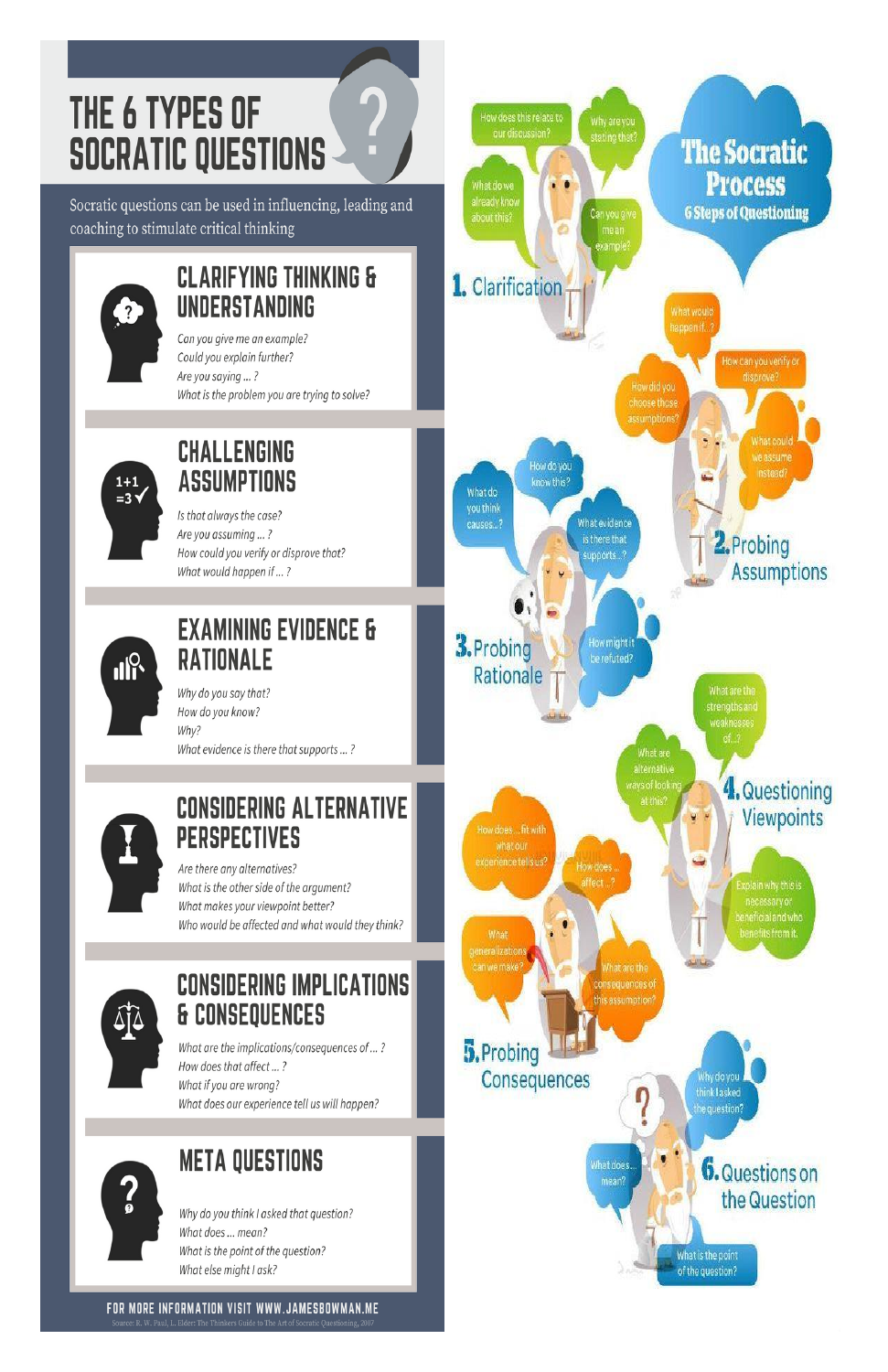# **Catholic Encyclopedia - Christmas**

### **Early celebration**

Christmas was not among the earliest festivals of the Church. Irenaeus and Tertullian omit it from their lists of feasts; Origen, asserts that in the Scriptures, **sinners** alone, not saints, celebrate their birthday; Others still **ridicule** "birthdays" of the gods.

**What ?** are the Best type to explore here? 5. *Consider Implications* 6. *Questions on the question* What does it mean?

### **Alexandria**

The **first evidence** of the feast is from Egypt. About **A.D. 200**, Clement of Alexandria (Stromata I.21) says that certain Egyptian theologians "over curiously" assign, not the year alone, but the day of Christ's birth, placing it on 25 Pachon (**20 May**) in the twenty-eighth year of Augustus.

But Lupi has shown (Zaccaria, Dissertazioni ecc. del p. A.M. Lupi, Faenza, 1785, p. 219) that **there is no month** in the year to which respectable **authorities have not assigned** Christ's birth.

More important, but scarcely better accredited, is Erbes' contention (Zeitschrift f. Kirchengesch., XXVI, 1905, 20-31) that the feast **was brought in by Constantine as early as 330-35**.

# **What ?** 3. *Probing evidence and rationale*

### **Origin of date**

### **The gospels**

Concerning the date of Christ's birth the Gospels give no help; upon their data contradictory arguments are based. The census would have been impossible in winter: a whole population could not then be put in motion. Again, in winter it must have been; then only field labour was suspended. But Rome was not thus considerate. Authorities moreover differ as to whether shepherds could or would keep flocks exposed during the nights of the rainy season.

### **Zachary's temple service**

Arguments based on Zachary's temple ministry are unreliable, though the calculations of antiquity have been revived **Analogy to Old Testament festivals**

Pope Leo I (Serm. xxxvii in nat. dom., VII, 4; xxii, II, 6 in P.L., LIV, 218 and 198) bitterly reproves solar survivals — Christians, on the very doorstep of the Apostles' basilica, turn to adore the rising sun. Sun-worship has bequeathed features to modern popular worship in Armenia, where Christians had once temporarily and externally conformed to the cult of the material sun (Cumont, op. cit., p. 356).

It seems impossible, on analogy of the relation of Passover and Pentecost to Easter and Whitsuntide, to connect the Nativity with the feast of Tabernacles, as did, e.g., Lightfoot (Horæ Hebr, et Talm., II, 32), arguing from Old Testament prophecy, e.g. Zacharias 14:16 sqq.; combining, too, the fact of Christ's death in Nisan with Daniel's prophecy of a three and one -half years' ministry (9:27), he puts the birth in Tisri, i.e. **September**.

# **What ?** 4. *Considering alternative perspectives*

• Natalis Invicti

The well-known solar feast, however, of Natalis Invicti, celebrated on 25 December, has a strong claim on the responsibility for our December date. For the history of the solar cult, its position in the Roman Empire, and syncretism with Mithraism, see Cumont. It would be impossible here even to outline the history of solar symbolism and language as applied to God, the Messiah, and Christ in Jewish or Christian canonical, patristic, or devotional works. Hymns and Christmas offices abound in instances; the texts are well arranged by Cumont (op. cit., addit. Note C, p. 355).

Already Tertullian (Apol., 16; cf. Ad. Nat., I, 13; Orig. c. Cels., VIII, 67, etc) had to assert that Sol was not the Christi ans' God; Augustine (Tract xxxiv, in Joan. In P.L., XXXV, 1652) denounces the heretical identification of Christ with Sol.

# **What ?** 2. *Challenging Assumptions*

# **Other theories of pagan origin**

The origin of Christmas should not be sought in the Saturnalia (1-23 December)

### **What ?** 3. *Probing evidence and rationale*

#### **Conclusion**

The present writer in inclined to think that, be the origin of the feast in East or West, and though the abundance of analogous midwinter festivals may indefinitely have helped the choice of the December date, the same instinct which set Natalis Invicti at the winter solstice will have sufficed, apart from deliberate adaptation or curious calculation, to set the Christian feast there too.

#### **What ?** 1. *Clarifying thinking and understanding* 6. *Questions on the question* What does it mean?

#### **Liturgy and customs - Popular merry-making**

Braga (563) forbids fasting on Christmas Day. Popular merry-making, however, so increased that the "Laws of King Cnut", fabricated c. 1110, order a fast from Christmas to Epiphany.

#### **Dramatic presentations**

the practice of giving dramatic, or at least spectacular, expression to the incidents of the Nativity early gave rise to more or less liturgical mysteries. "To out-herod Herod", i.e. to over-act, dates from Herod's violence in these plays.

#### **Hymns and carols**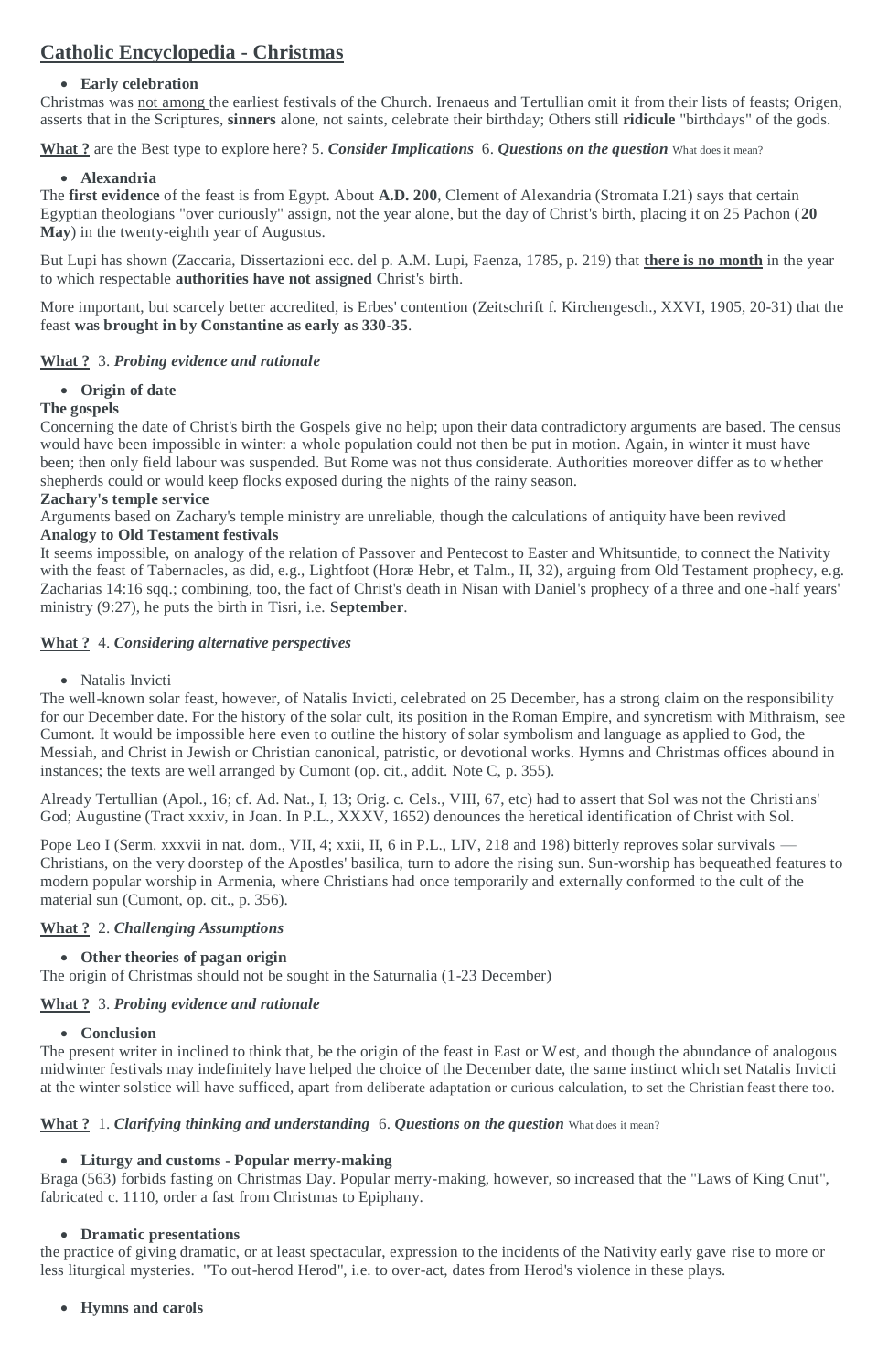#### **Cards and presents**

Pagan customs centering round the January calends gravitated to Christmas. Tiele (Yule and Christmas, London, 1899) has collected many interesting examples. The strenæ (eacute;trennes) of the Roman 1 January (bitterly condemned by Tertullian, , and by Maximus of Turin) survive as Christmas presents, cards, boxes.

#### **The yule log**

The calend fires were a scandal even to Rome, and St. Boniface obtained from Pope Zachary their abolition. But probably the Yule-log in its many forms was originally lit only in view of the cold season. Only in 1577 did it become a public ceremony in England; its popularity, however, grew immense, especially in Provence; in Tuscany, Christmas is simply called ceppo (block, log — Bonaccorsi, op. cit., p. 145, n. 2).

#### **Greenery**

Gervase of Tilbury (thirteen century) says that in England grain is exposed on Christmas night to gain fertility from the dew which falls in response to "Rorate Cæli"; the tradition that trees and flowers blossomed on this night is first quoted from an Arab geographer of the tenth century, and extended to England. In a thirteenth-century French epic, candles are seen on the flowering tree. In England it was Joseph of Arimathea's rod which flowered at Glastonbury and elsewhere; when 3 September became 14 September, in 1752, 2000 people watched to see if the Quainton thorn (cratagus præcox) would blow on Christmas New Style; and as it did not, they refused to keep the New Style festival. From this belief of the calends practice of greenery decorations (forbidden by Archbishop Martin of Braga, c. 575, P.L., LXXIII — mistletoe was bequeathed by the Druids) developed the Christmas tree, first definitely mentioned in 1605 at Strasburg, and introduced into France and England in 1840 only, by Princess Helena of Mecklenburg and the Prince Consort respectively.

#### **The mysterious visitor**

Only with great caution should the mysterious benefactor of Christmas night — Knecht Ruprecht, Pelzmärtel on a wooden horse, St. Martin on a white charger, St. Nicholas and his "reformed" equivalent, Father Christmas — be ascribed to the stepping of a saint into the shoes of Woden, who, with his wife Berchta, descended on the nights between 25 December and 6 January, on a white horse to bless earth and men. Fires and blazing wheels starred the hills, houses were adorned, trials suspended and feasts celebrated (cf. Bonaccorse, op. cit., p. 151). Knecht Ruprecht, at any rate (first found in a mystery of 1668 and condemned in 1680 as a devil) was only a servant of the Holy Child.

### **Non-Catholic observances**

In England, Christmas was forbidden by Act of Parliament in 1644; the day was to be a fast and a market day; shops were compelled to be open; plum puddings and mince pies condemned as heathen. The conservatives resisted; at Canterbury blood was shed; but after the Restoration Dissenters continued to call Yuletide "Fooltide".

========================================================================================

**Asking Questions** ... is not unique to Socrates – Before Socrates we see this importance in Scripture!

In the plagues and the exodus... we turn three times to the subject of children and the duty of parents to educate them. Jews today believe that to *defend a country* you need an army, but to *defend a civilization* you need education. Freedom is lost when it is taken for granted. Unless parents hand on their memories and ideals to the next generation –we lose our way.

The Torah emphasizes the fact that **children must ask questions**. Some call this **The 4 children**:

1. Exo 12:26-27 And it shall be, when your children say to you, **'What do you mean by this service?**' that you shall say, 'It *is* the Passover sacrifice of the LORD, who passed over the houses of the children of Israel in Egypt when He struck the Egyptians and delivered our households.' " So the people bowed their heads and worshiped.

2. Exo 13:14 So it shall be, when your son asks you in time to come, saying, **'What** *is* **this?**' that you shall say to him, 'By strength of hand the LORD brought us out of Egypt, out of the house of bondage.

3. Deu 6:20-21 "When your son asks you in time to come, saying, **'What** *is the meaning of* **the testimonies, the statutes, and the judgments which the LORD our God has commanded you?**' then you shall say to your son: 'We were slaves of Pharaoh in Egypt, and the LORD brought us out of Egypt with a mighty hand;

4. Exo 13:8 And you shall tell your son in that day, saying, '*This (unleavened bread observance) is done* because of what the LORD did for me when I came up from Egypt.'

They are the four children:

- one wise,
- one wicked or rebellious,
- one simple and
- "one who does not know how to ask."

Reading them together we can come to the conclusions that:

1. children should ask questions,

2. the Passover narrative can be constructed in response to, and begin with, questions asked by a child,

3. it is the duty of a parent to encourage his or her children to ask questions, and the child who does not yet know how to ask should be taught to ask.